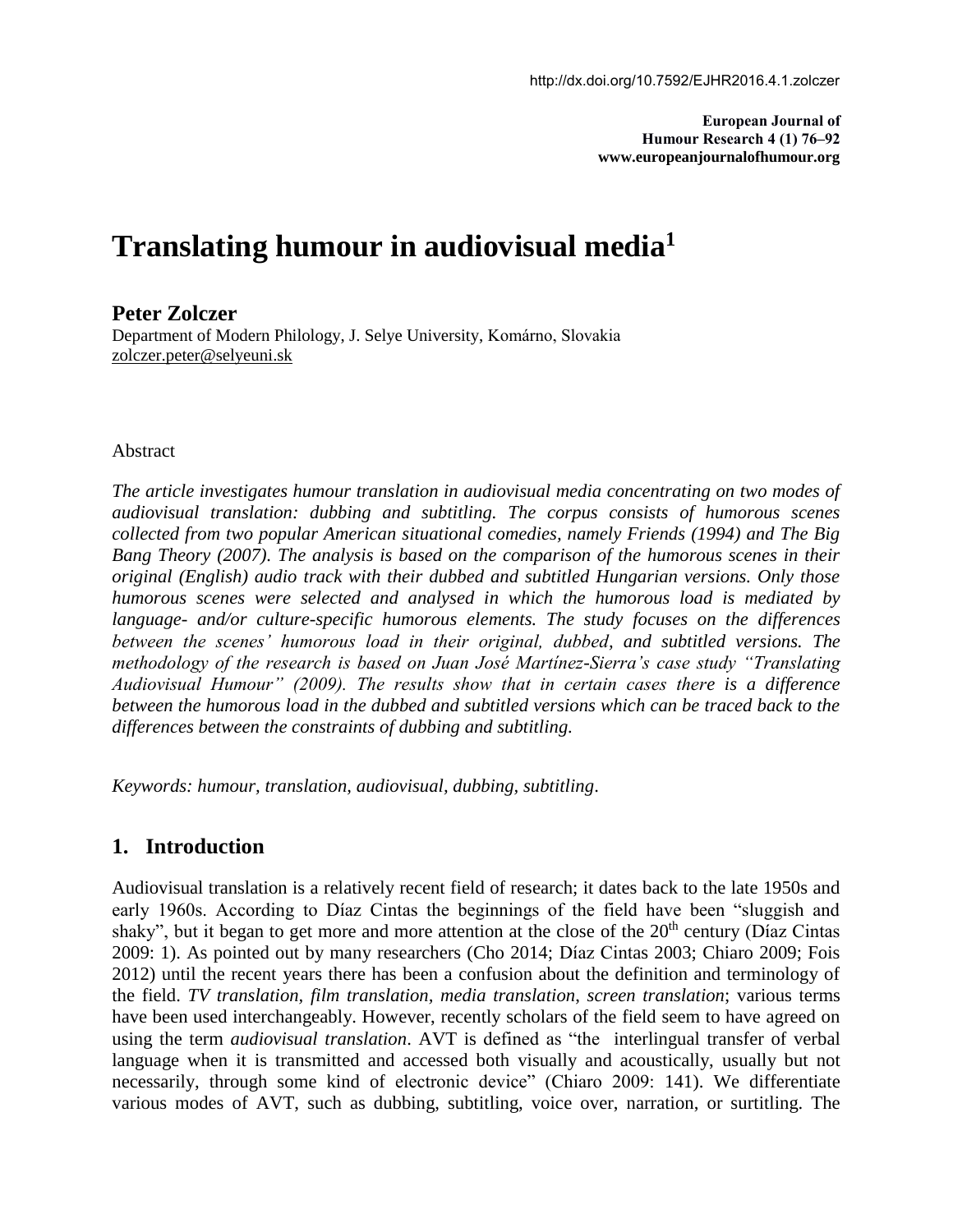number of modes varies according to the classification we use. For instance Bartolomé and Cabrera (2005) differentiate as many as 17 audiovisual translation modes. This article investigates two of these modes: subtitling (the addition of the translation of the audio output in verbally coded messages to the original video track) and dubbing (the replacement of the original audio output with the translated audio output).

No one would deny the fact that translating humour is not easy. There are some cases, however, when it is especially difficult. In these cases the humorous load is conveyed by linguistic elements that are unique to the language in question (e.g. wordplays, idioms). In order to maintain the humorous load of this kind of humour a high level of creativity is required from the translator. When the language element – creating or contributing to the humorous load – of the source language does not have an equivalent in the target language, the translator is usually forced to reduce or completely leave out the humorous load. The amount of this reduction is usually limited "only" by the differences in the source and target language and culture. In the cases of dubbing and subtitling (and also in the case of many other modes of AVT), these restrictions (limitations) are extended with the inherent constrains of these modes of AVT. Bartrina and Espasa claim that the activity of translation involving such constraints are "[...] situations where the text to be translated is part of a more complex communicative event which attempts to convey a message by various means, such as pictures, drawings, music, etc." (Bartrina & Espasa 2005: 83). This article is an attempt to compare and analyse humorous scenes of audiovisual media in English–Hungarian language pair in order to reveal the characteristics of translating humour for dubbing and subtitling.

# **2. Theoretical framework**

The theoretical background used in this analysis is based on Martínez-Sierra's case study "Translating Audiovisual Humour" (2009). The aims of his study were (1) to create a method for analysing humour, (2) to describe the way humour is translated, and (3) to recognise tendencies related to humour translation. All of his objectives were stated in the context of AVT. His corpus consisted of certain episodes of the popular animated TV comedy *The Simpsons*. Martínez-Sierra conducted a qualitative and quantitative analysis based on 365 humorous instances collected from four episodes of *The Simpsons*, focusing mainly on the original English and the dubbed Spanish versions. To be able to be as objective as possible he created an *ad hoc* taxonomy of humorous elements:

(1) *Community-and-Institutions Elements*, meaning culture-specific items (celebrities, politicians, films, books, etc.).

(2) *Community-Sense-of-Humour Elements* relate to topics which are more well-known in certain communities, but are not culture-specific.

(3) *Linguistic Elements*.

(4) *Visual Elements* are those which produce or contribute to the humorous load by way of what we see on the screen, excluding the visually coded versions of linguistic elements.

(5) *Graphic Elements* are the humorous written messages on the screen.

(6) *Paralinguistic Elements* are the non-verbal elements of a voice (rhythm, resonance, tone, intonation, timbre).

(7) *Non-Marked (Humorous) Elements* are miscellaneous examples contributing to the humorous load which cannot be categorised.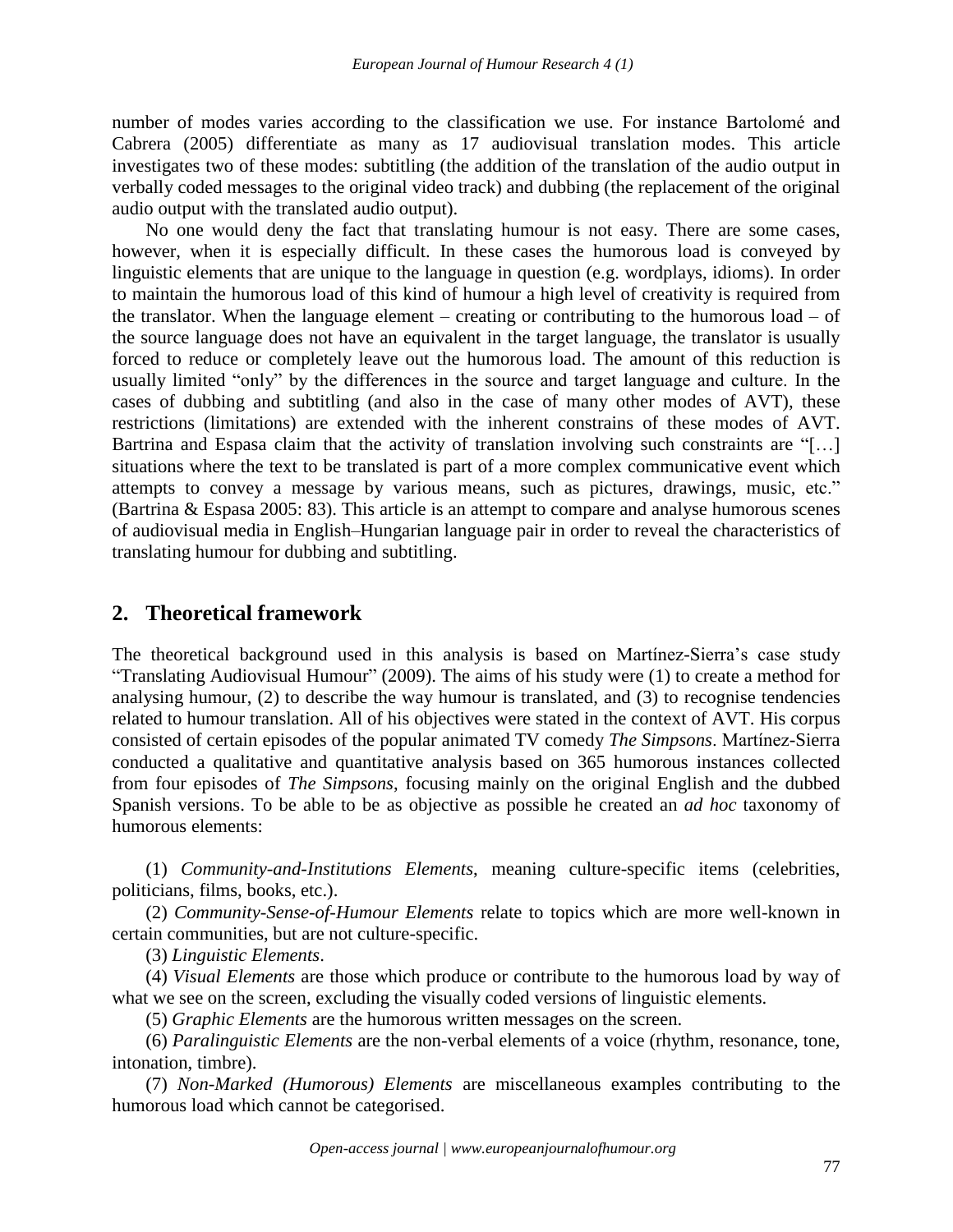(8) *Sound Elements* are sounds or combinations of sounds which can convey a humorous load.

This taxonomy is of a great use, since it allows the identification of change or loss in the humorous load of any humorous scene. In order to make the analysis clear and systematic, Martínez-Sierra created tables (cards) which contained all the necessary information about the humorous scenes (the season and episode number, the original and the target transcription, context, load difference, comments). His results show (among others) the following tendencies of translating humour in the context of AVT:

a) Most humour (in the analysed corpus) is translatable.

b) The shared background knowledge of the audience plays an essential role in translating humour in AVT.

c) Translating humour in AVT demands the rendering of humorous elements which interact in unique ways.

The intention of using a taxonomy of humorous elements in this article was to reduce the subjective aspect of determining the humorous load of the analysed scenes as much as possible. The tendencies also provided a valuable basis for the qualitative analysis of the scenes in question.

### **2.1. Dubbing**

Understanding the analysis of the humorous situations described in this article requires the introduction of the basic features of dubbing as a mode of AVT, and also the constraints it creates in the process of translation. According to Luyken et al. (1991: 31), dubbing is "the replacement of the original speech by a voice track which attempts to follow as closely as possible the timing, phrasing and lip-movements of the original dialogue". The advantages (e.g. availability to larger audiences, no need for reading subtitles) and disadvantages (e.g. timeconsuming and expensive, authenticity and credibility issues) of dubbing are often discussed among the researchers of the field. Nevertheless, a tendency seems to emerge from the various opinions, which is brilliantly summarised by Chiaro in a single sentence: "It would not be unfair to say that dubbing has a worse reputation in subtitling countries than subtitling has in dubbing countries" (Chiaro 2009: 147). The process of dubbing involves numerous steps. How these steps restrict the translator can easily be seen by considering those factors which need to be synchronised:

(1) Lip movements in shots where the lips or the whole face of the actors are visible – the target text (utterance) must coincide with the actor's lip movements, mainly in the cases of bilabial and labio-dental consonants and open vowels.

(2) The body movements of the actors – the target text (utterance) must coincide with the actor's head, arm, or any other body movement, which usually occurs in cases of assertion, negation, surprise, etc.

(3) The timing of the actors' utterances – the target text (utterance) must coincide with the time interval which starts with the character opening his/her mouth and ends with closing it.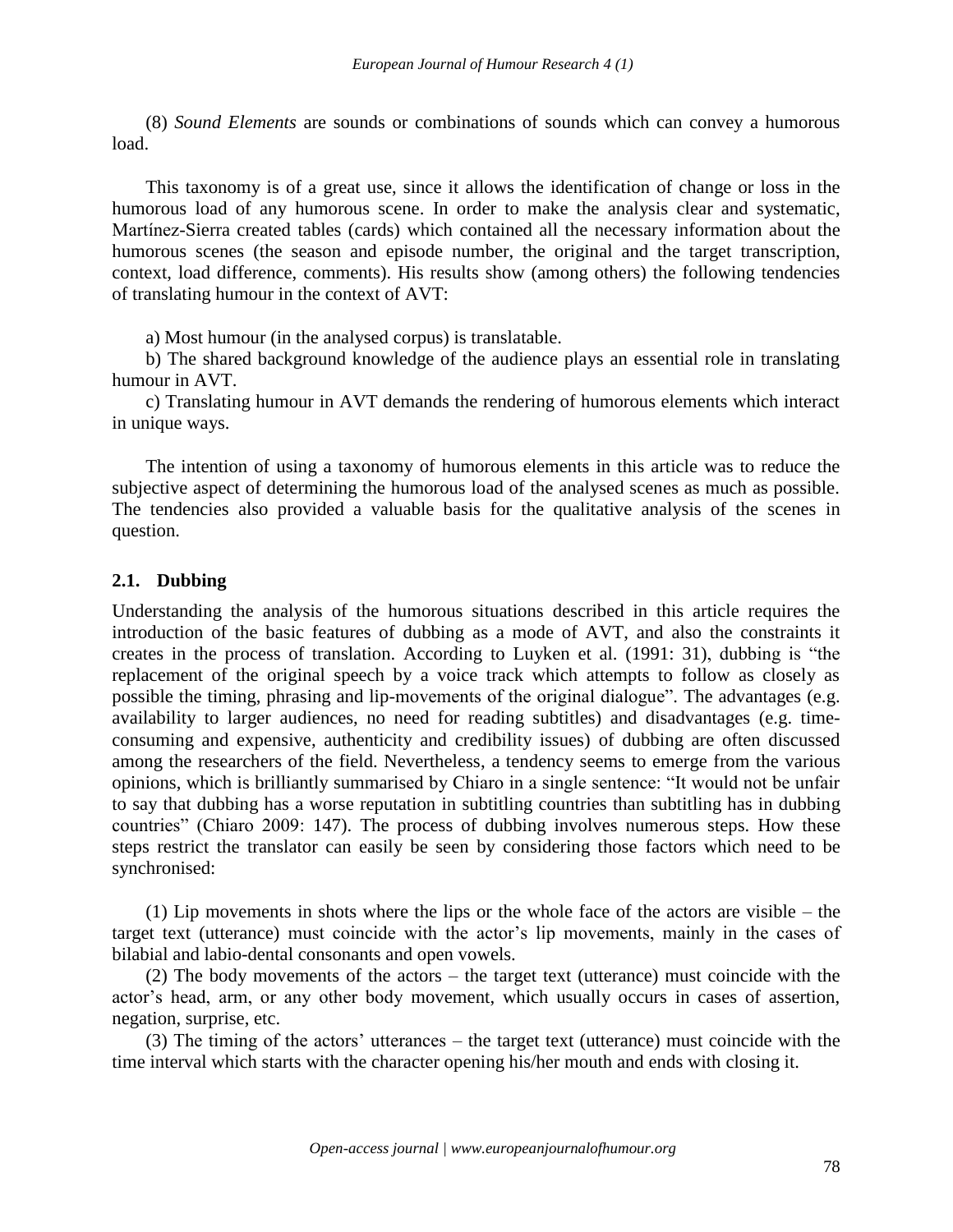Chaume Varela proposed the following definition, which encompasses all three factors: "Synchronization is one of the features of translation for dubbing, which consists of matching the target language translation and the articulatory and body movements of the screen actors and actresses, as well as matching the utterances and pauses in the translation and those of the source text" (Chaume Varela 2004: 43). This article uses Chaume Varela's definition, since by including all three factors (phonetic, kinetic, isochronic) it serves as an effective tool for identifying the characteristics of humour translation in AVT.

### **2.2. Subtitling**

Gottlieb defines subtitling as "the rendering in a different language of verbal messages in filmic media, in the shape of one or more lines of written text presented on the screen in sync with the original written message" (Gottlieb 2001: 87). An important factor of subtitling is that subtitles are always compressed versions of what can be heard on the audio track of the audiovisual media. This means that even if the subtitles are in the same language as the original audio, they will not be the same as the transcription of the characters' utterances. It is necessary for the subtitles to be shorter than the audio, because it is essential for the viewer to have enough time to read them, even during a fast dialogue. In an ideal case the viewer can read the captions with such a minimal effort that he or she does not even notice the process of reading. According to Antonini, the reduction of the utterances regarding the number of words they include varies between 40 to 75 (!) per cent (Antonini 2005: 213). He defines three procedures which are required from the translator in order to produce effective subtitles:

(1) Elimination – the process of cutting out elements from the transcription of the audio which do not distort or modify the meaning of original.

(2) Rendering – the process of dealing with dialects, taboo/bad language, or slang.

(3) Simplification – the process of promoting comfortable reading by fragmenting and simplifying the syntax of the original (Antonini 2005: 213–214).

From a translational point of view, there is one technical constraint which can cause difficulties for the translator; the maximum number of characters to be visualised on screen is usually 30 to 40, positioned into one or two lines (Gottlieb 2001). Another technical constraint which in certain cases might cause further complications for the translator and is closely connected to the process of simplification is the exposure time for each subtitle which is 3–5 seconds for one line and 4–6 for two lines (Linde & Kay 1999: 7). All conventions of subtitling are generally accepted in countries where they use this mode of AVT, regardless of the differences in languages, which also can cause numerous difficulties for the translator. Compared to dubbing, subtitling seems to have more advantages than disadvantages. No distortion in the source language and the presence of the original audio belong to the former category, while the need for the additional reading belongs to the latter (Chiaro 2009: 150–151).

# **3. Corpus and method**

The corpus consists of 25 humorous scenes from different episodes of the popular American television series *Friends* and *The Big Bang Theory*. The selection of the seasons and episodes was not based on any pattern. The main reason of selecting these particular series is that they are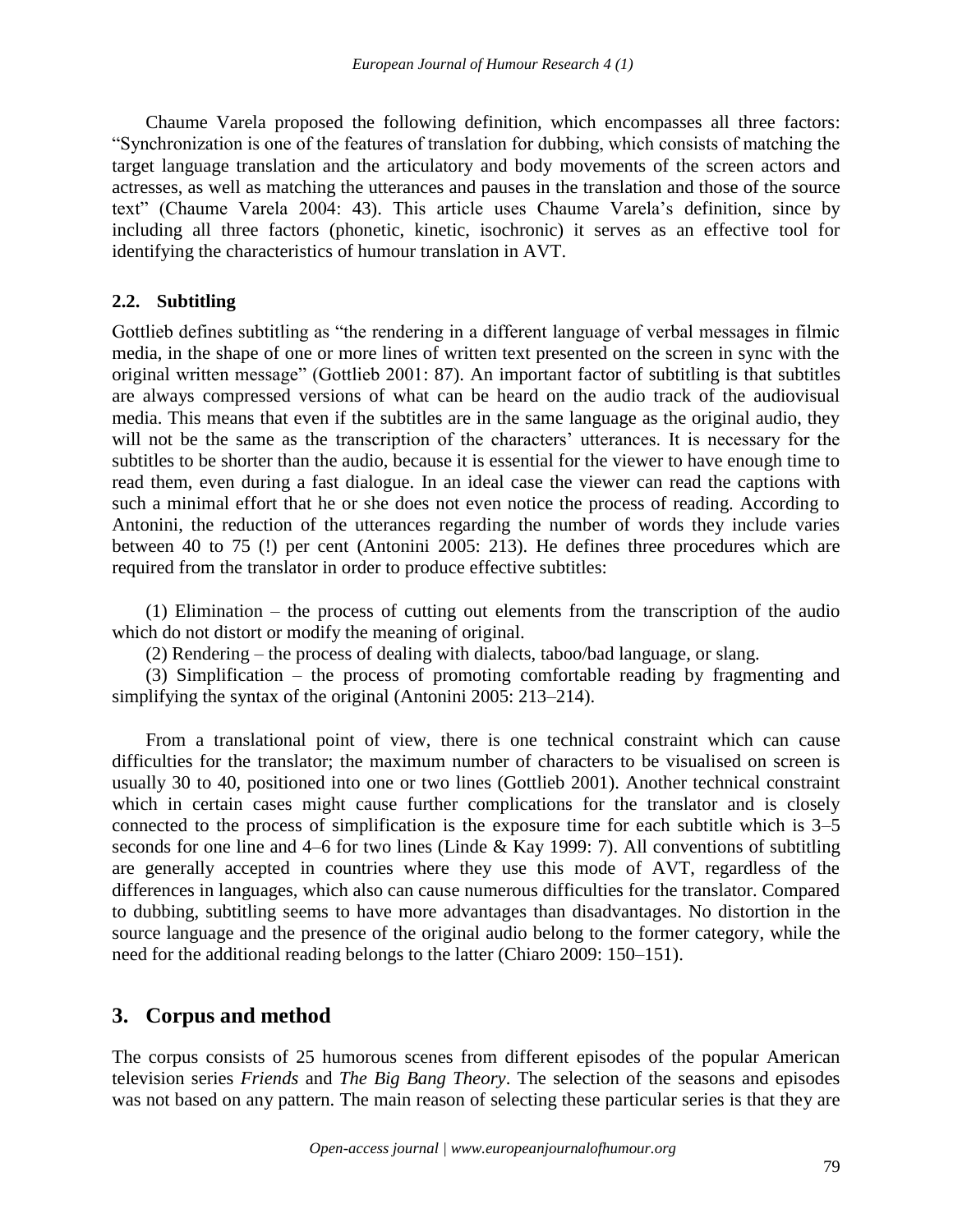very popular ones in the genre of situational comedy, which makes them an ideal source of investigating humorous elements in AVT. The low number of humorous scenes analysed in this study indicates that it was qualitative research. The reason for not involving quantitative research was the way how the selected humorous scenes were collected. All 25 scenes contain a humorous situation which is based on a particular feature of the source language and/or culture. Since there is no possible way for an automated search for such humorous scenes, finding them is time consuming; it requires watching the episodes one by one, focusing on language-specific humour (usually wordplays) and noting them down. The details of each humorous scene are summarised in headings, where the season and episode number, time interval of the dialogue, the transcription of the source and the target audio track, and the subtitles are indicated. This is followed by the analysis which consists of four parts:

(1) The first part contains the description of the context and the determination of the humorous load. The transcription of the source and target audio track does not contain the visual elements of the situation, which is why in most cases the context is essential to understanding the humorous load of the situation. The description of the context is always based on the original (English) version of the scene.

(2) The second part includes the analysis of the target texts, which in fact is an attempt to reverse-engineer and show the techniques used by the translator(s). In certain scenes alternative versions of the target text are suggested and discussed. The humorous load of the target text is determined here as well.

(3) The third part contains the comparison of the humorous load of the source and the target text of the dubbed version, which shows whether the humorous load in the target text remained, changed, or was lost.

(4) The fourth part contains the comparison of the humorous load of the source and the target text of the subtitled version, which in many cases differs from the one used in dubbing.

In cases where there is a shift in the humorous load (reduction or loss), an attempt has been made to explain it by pointing out the possible strategies used by the translator and the specifics of the AVT mode in question. The primary goal of this article is not the analysis of the humour in the humorous load of the collected scenes, but the determination of the specific techniques and problems of translating them. The type of humour present in the selected scenes is not investigated, however, in most cases the analysis reveals that the type of humour is wordplay.

# **4. Analysis**

The scene in Table 1. contains an example for a situation where the lip movement of the character causes some constraints in conveying the humorous load between the original and the dubbed version.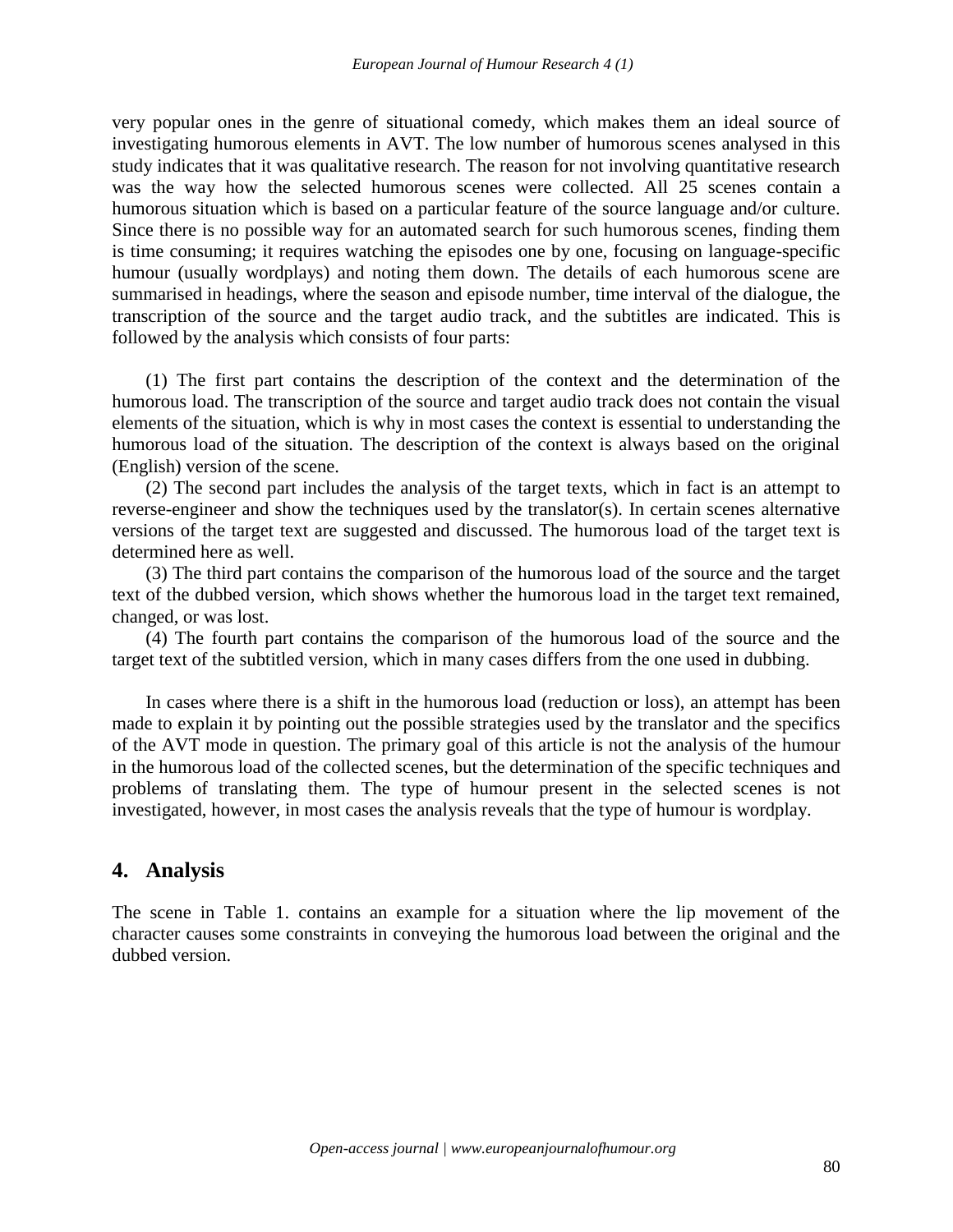Table 1. Example of a constraint of dubbing.

| <i>Friends</i> , season 9, episode 10 [00:11:20 >> 00:11:30].                          |                    |  |
|----------------------------------------------------------------------------------------|--------------------|--|
| a) English audio track:                                                                |                    |  |
| Monica – What does she do there?                                                       |                    |  |
| Chandler – Oh, she's regional vice president. She's just below me.                     |                    |  |
| Monica – She did what?                                                                 |                    |  |
| $Chandler - Be-low-me.$                                                                |                    |  |
| b) Hungarian dubbing:                                                                  |                    |  |
| <i>Monica – Na és mit csinál ott?</i> [And what does she do there?]                    |                    |  |
| Chandler – Hát ő a körzeti elnökhelyettes. Éppen alattam van. [Oh, she is the regional |                    |  |
| vice president. She is just below me.]                                                 |                    |  |
| $Monica - Hogy$ épp hol van? [Where is she?]                                           |                    |  |
| $Chandler - A-lat-tam.$ [Be-low-me]                                                    |                    |  |
| c) Hungarian subtitles:                                                                |                    |  |
| The same as the dubbing.                                                               |                    |  |
| Context: Chandler is talking with Monica (his wife) on the phone. There is a woman     |                    |  |
| with Chandler in his office. Monica asks Chandler about the woman's job position.      |                    |  |
|                                                                                        |                    |  |
| Humorous load:                                                                         |                    |  |
| English audio track:                                                                   | Hungarian dubbing: |  |
| Community-Sense + Linguistic.                                                          | Community-Sense    |  |
| Hungarian subtitles:                                                                   |                    |  |
| Community-Sense                                                                        |                    |  |

The humorous load of this situation is generated by Monica's mishearing the word 'below' during the phone call. This becomes clear to the audience in her sudden reaction of asking Chandler what the woman did. Instead of "she's just below me", she heard 'she's just blown me', which is an informal way of expressing that 'she has just orally satisfied me'. The linguistic element in the humorous load consists of not just the lexical similarity and the usage of the words 'below' and 'blow'. The abbreviated 'she's' can be interpreted as 'she is' and 'she has' as well. If Chandler had not used the abbreviated form, Monica would not have misheard his sentence, since it would not have made sense ('She is just blown below me'). Because of the difference in the linguistic systems of the source and the target language, the Hungarian version does not contain any humorous load generated by a linguistic element. Also Monica's reaction "*Hogy épp hol van?*" [Where is she?] does not coincide with the original version. The community-sense-of-humour element is only partially maintained, because the Hungarian word 'alattam' [below/under me] in an informal conversation might have the meaning of 'the position of a person during an intercourse', but in this context it is not obvious. It is possible, however, to use another word instead of the second 'alattam' in order to fully maintain the humorous load of the community-sense-of-humour element. The word is 'beosztottam' [my employee], which would definitely inform the Hungarian audience that Monica misinterpreted Chandler's answer, and it would fully release the incongruity as well, generating humorous load as a result. The fact that the last syllable of the two words 'alattam' and 'beosztottam' is the same ('tam') would also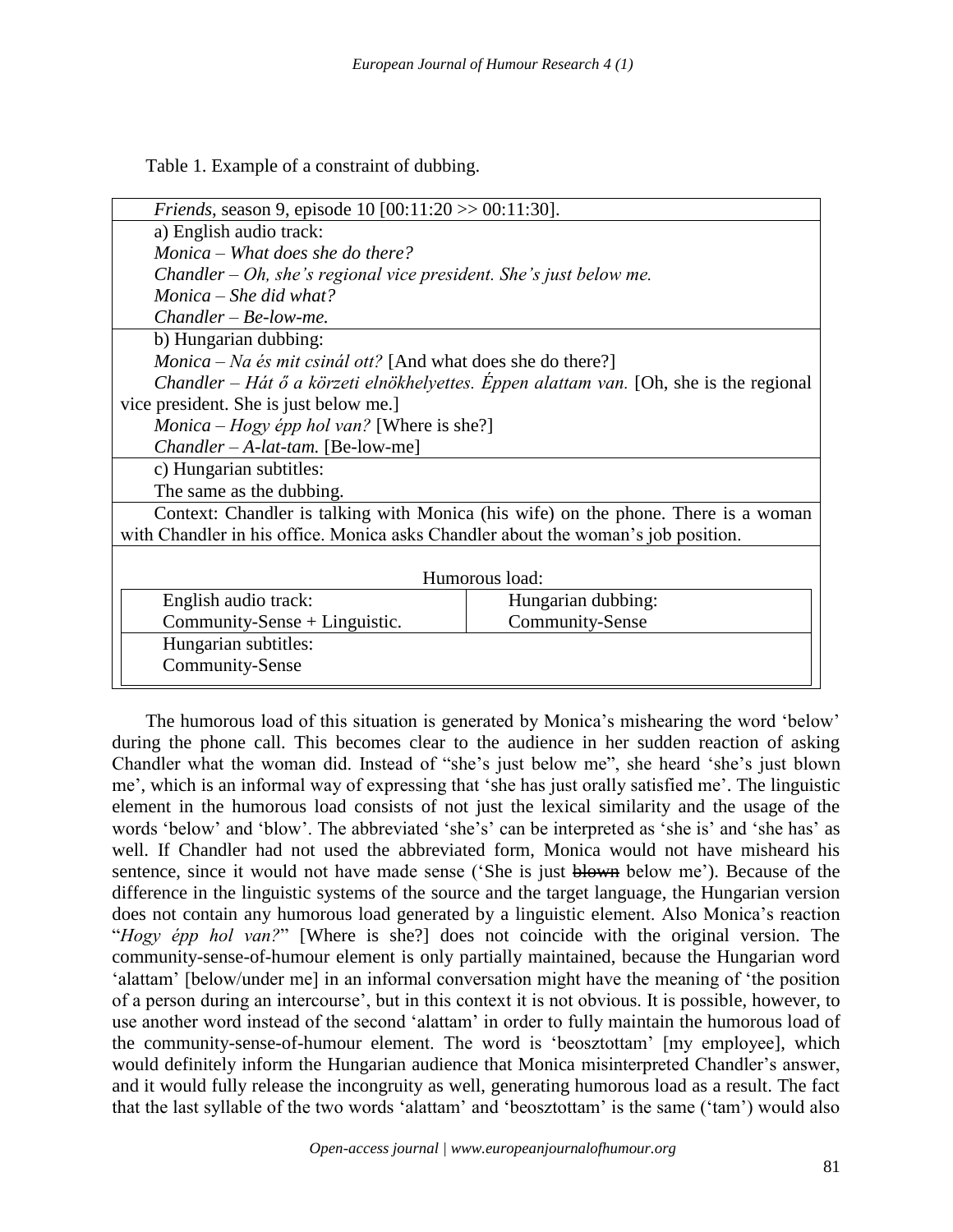partially convey the linguistic element of the humorous load of the original version. The reason why the translator(s) did not use this obvious solution is very simple: it would not have been possible to synchronise the word 'beosztottam' with Chandler's lip movement. As it is clear from the transcription of the dialogue, Chandler is intensely articulating the second 'below' ("below-me") in his final line with three distinct syllables. The suggested Hungarian version would consist of four different syllables (be-osz-tot-tam) which would make it impossible to synchronise it with Chandler's lip movements. The above scene is a perfect example of how dubbing can cause constraints in translating humour.

The next scene contains a situation where the loss of the humorous load is caused by a constraint that is emergent because of a specific graphic element.

Table 2. Example of a graphic element.

| <i>Friends</i> , season 8, episode 13 [00:20:35 $>$ 00:20:45].                               |                    |  |
|----------------------------------------------------------------------------------------------|--------------------|--|
| a) English audio track:                                                                      |                    |  |
| Joey $-All$ that worrying I was doing? That was crazy. Crazy. Like my friend the bird        |                    |  |
| here would say, "It was cuckoo!"                                                             |                    |  |
| b) Hungarian dubbing:                                                                        |                    |  |
| Joey – Ezért izgattam magam. Ez hülyeség. Hülyeség. Ahogy madár barátom mondaná              |                    |  |
| "Kakukk". [This is why I was worrying. This is stupid. Stupid. Like my friend the bird       |                    |  |
| would say, "Cuckoo!"]                                                                        |                    |  |
| c) Hungarian subtitles:                                                                      |                    |  |
| The same as the dubbing.                                                                     |                    |  |
| Context: Joey is eating breakfast while he is thinking about his feelings towards Rachel.    |                    |  |
| He is trying to convince himself that worrying about loving Rachel (one of his best friends) |                    |  |
| is completely unnecessary. There is a cereal box on the table with a bird and the label      |                    |  |
| "Cocoa Puffs" on it.                                                                         |                    |  |
|                                                                                              |                    |  |
| Humorous load:                                                                               |                    |  |
| English audio track:                                                                         | Hungarian dubbing: |  |
| Graphic + Community-Institutions                                                             | None               |  |
| Hungarian subtitles:                                                                         |                    |  |
| None                                                                                         |                    |  |
|                                                                                              |                    |  |

The humorous load in this scene is generated by a culture-specific item, which is Sonny the Cuckoo Bird. The bird is a trademark for the cereals Cocoa Puffs. While Joey is talking about how he should not have worried about his feelings towards Rachel, reflecting back on his previous days, he refers to Sonny the Cuckoo Bird's slogan "I'm cuckoo for Cocoa Puffs!". Thus the humorous load consists of a community-and-institutions element which is a direct reference to a culture-specific item. However, Joey never mentions the name of the bird (Sonny), because the reference is created by the cereal box on the table visible for the audience. According to the taxonomy of humorous elements, the label "Cocoa Puffs" on the cereal box is a graphic element which is essential to notice in order for the humorous load to be conveyed as intended. Without it, the viewer would not realise the reference to the culture-specific item: Sonny the Cuckoo Bird. In the Hungarian version the word 'crazy' is translated as 'hülyeség' ['stupidity'], a word with a different semantic meaning, and for the word 'cuckoo' the translator uses its Hungarian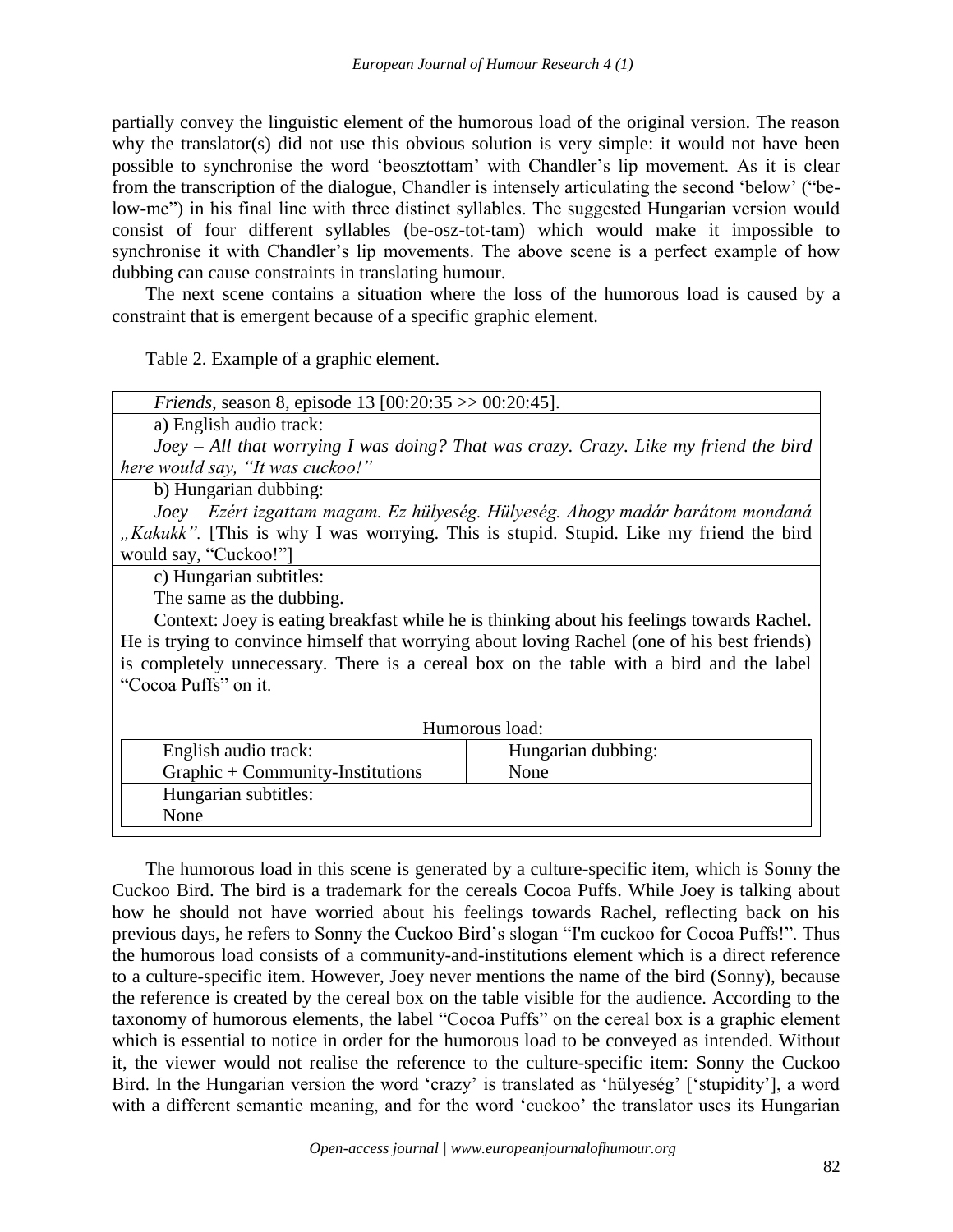equivalent 'kakukk'. The problem is that in Hungarian there is no linguistic connection (no converging mental representations) between the words 'kakukk' and 'őrült' [crazy] or 'hülye' [stupid]. The graphic element is also "missing" from the target version, because the Hungarian audience is not encouraged to notice the label "Cocoa Puffs" on the cereal box (the Hungarian equivalent of 'cocoa' is 'kakaó'). The lack of the community-and-institutions and graphic elements in the Hungarian versions leads to the complete loss of the humorous load. The problem is that it is impossible to convey the same humorous load in the target version, because the key graphic element (the cereal box label in the video) cannot be changed. Therefore, the above scene is an example of a situation where the constraint for humour translation is created by a graphic element.

Note, however, that in this particular case, there is an alternative solution which would convey a non-marked humorous element in the subtitles. Since there is no way of telling the species of the bird on the cereal box, in the Hungarian version Joey might have said: "*Papagáj barátom úgy mondaná "Lökött, lökött"* [Like my friend the parrot would say, "Dumb, dumb"].

The following example contains a humorous load which is conveyed by the combination of a linguistic and a visual element. It clearly shows the difference between a graphic and a visual element and also between the translation of these elements.

Table 3. The first example of a visual element.

| <i>The Big Bang Theory</i> , season 6, episode 5 $[00:16:06 \gg 00:16:11]$ .             |  |  |
|------------------------------------------------------------------------------------------|--|--|
| a) English audio track:                                                                  |  |  |
| Bernadette – Uh-oh, is someone a little blue?                                            |  |  |
| b) Hungarian dubbing:                                                                    |  |  |
| Bernadett – O-ó. Mi törpént, törpikém? [Uh-oh. What happened, my little smurf?]          |  |  |
| c) Hungarian subtitles:                                                                  |  |  |
| Bernadett – Hűha, kezdesz elkékülni. [Uh-oh. You are getting blue.]                      |  |  |
| Context: Both Howard and Bernadette have their Smurfs costumes on, and their bodies      |  |  |
| are painted blue (they want to go to a costume party). Howard is feeling sad. Bernadette |  |  |
| tries to cheer him up.                                                                   |  |  |
|                                                                                          |  |  |
| Humorous load:                                                                           |  |  |
| Hungarian dubbing:<br>English audio track:                                               |  |  |
| $Linguistic + Visual$<br>$Linguistic + Visual$                                           |  |  |
| Hungarian subtitles:                                                                     |  |  |
| Visual                                                                                   |  |  |

The visual element of the humorous scene in Table 3. is that both actors are painted blue to resemble the Smurfs as authentically as possible. Since Howard is sitting on the bed, watching his toes, clearly feeling sad, Bernadette's reference to his colour creates a connection with the idiom 'feeling blue', which causes a humorous effect. The idiom here is the linguistic element of the humorous load. In Hungarian, there is no idiom which would refer both to the colour blue and feeling sad. However, in both Hungarian dubbing and subtitles the humorous load remains the same. What makes this scene special is that despite the fact that the humorous load is present in the dubbed version, both the linguistic and the visual elements are different. In the Hungarian version, the reference which causes the humorous effect is not made to the colour blue, but to the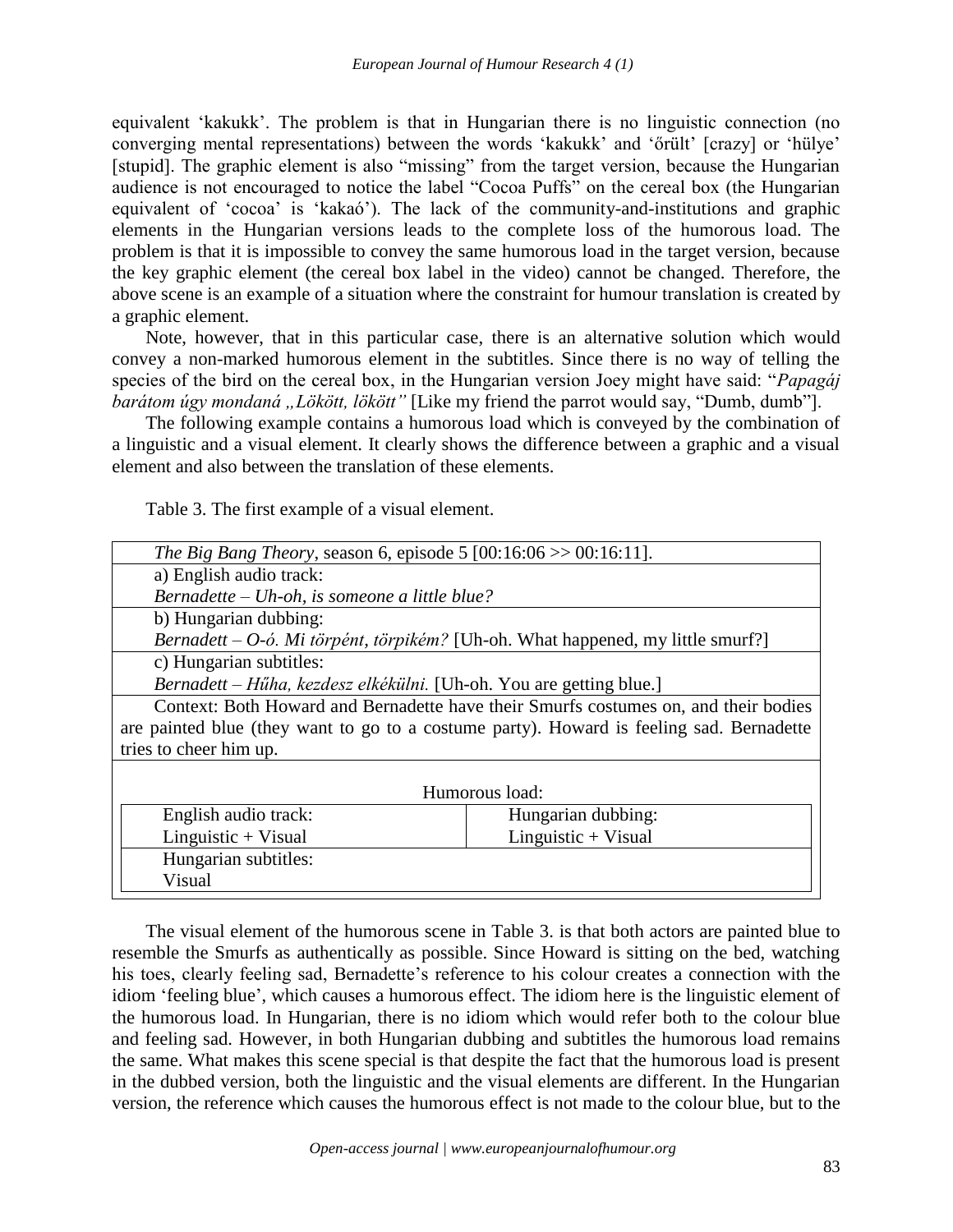actors being Smurfs (because they have the Smurfs costumes on). The word 'törp' in Hungarian means 'smurf' in English. The linguistic element is also present not because of an idiom, but because of a rhyme caused by a slight modification of the Hungarian word 'történni' ['to happen'] to 'törpénni' (a non-existent word), which makes it similar to the word 'törp'. The subtitles in this scene are different from the dubbing. Only the visual element is maintained in them, however, a different one than in the dubbing. In the subtitles Bernadette is referring to Howard's blue colour by saying that Howard is "getting blue" ("kezdesz elkékülni"). The connotations of this collocation might evoke a mental image of a person suffocating with his or her lips turning blue or being very cold, producing the same symptoms. The point is that in both cases the person is in a very uncomfortable situation. Howard, metaphorically, is also in a similar situation, which makes the Hungarian subtitles convey a humorous visual element. This scene shows that, contrary to a graphic element, it is possible to convey a visual element because the translator can refer to any of the aspects of it, in this case both the colour and the costumes of the artists.

The next scene contains an example of a case where the humorous load is entirely lost in the Hungarian dubbing, but is conveyed in the subtitles.

| <i>Friends</i> , season 4, episode 8 $[00:18:00 \gg 00:18:10]$ .                         |                    |  |
|------------------------------------------------------------------------------------------|--------------------|--|
| a) English audio track:                                                                  |                    |  |
| Timothy – You have very beautiful $\ldots$ eye.                                          |                    |  |
| b) Hungarian dubbing:                                                                    |                    |  |
| Timothy – Neked fantasztikusan szép a  szemed. [You have a very beautiful  eye]          |                    |  |
| c) Hungarian subtitles:                                                                  |                    |  |
| <i>Timothy – Neked fantasztikusan szép a  fél szemed.</i> [You have very beautiful  half |                    |  |
| an eyel                                                                                  |                    |  |
| Context: Timothy wants to compliment on Monica's eyes. Monica has an eye patch on        |                    |  |
| one of her eyes.                                                                         |                    |  |
|                                                                                          |                    |  |
| Humorous load:                                                                           |                    |  |
| English audio track:                                                                     | Hungarian dubbing: |  |
| $Linguistic + Visual$                                                                    | None               |  |
| Hungarian subtitles:                                                                     |                    |  |
| $Linguistic + Visual$                                                                    |                    |  |

Table 4. The second example of a visual element.

In Table 4., the humorous load contains a linguistic and a visual element. The visual element consists of Monica having an eye patch on one of her eyes. The other character, Timothy, wants to compliment on Monica's eyes and only realises that she has the eye patch in the last half of his sentence ("You have very beautiful … eye."). The eye patch prevents Timothy from referring to both of Monica's eyes, which is why he uses the singular form of the word 'eye'. This slight modification in the collocation provides the linguistic element in the humorous load of this scene. The Hungarian dubbing loses the humorous load, because in Hungarian we refer to the eyes of someone in singular ('szemed' [your eye] and not 'szemeid' [your eyes]) (Klaudy 1999: 55). This might even cause confusion in the Hungarian viewer, because the reason for the laugh track (the background laugh typical in sitcoms) is not obvious. The subtitles, however, do convey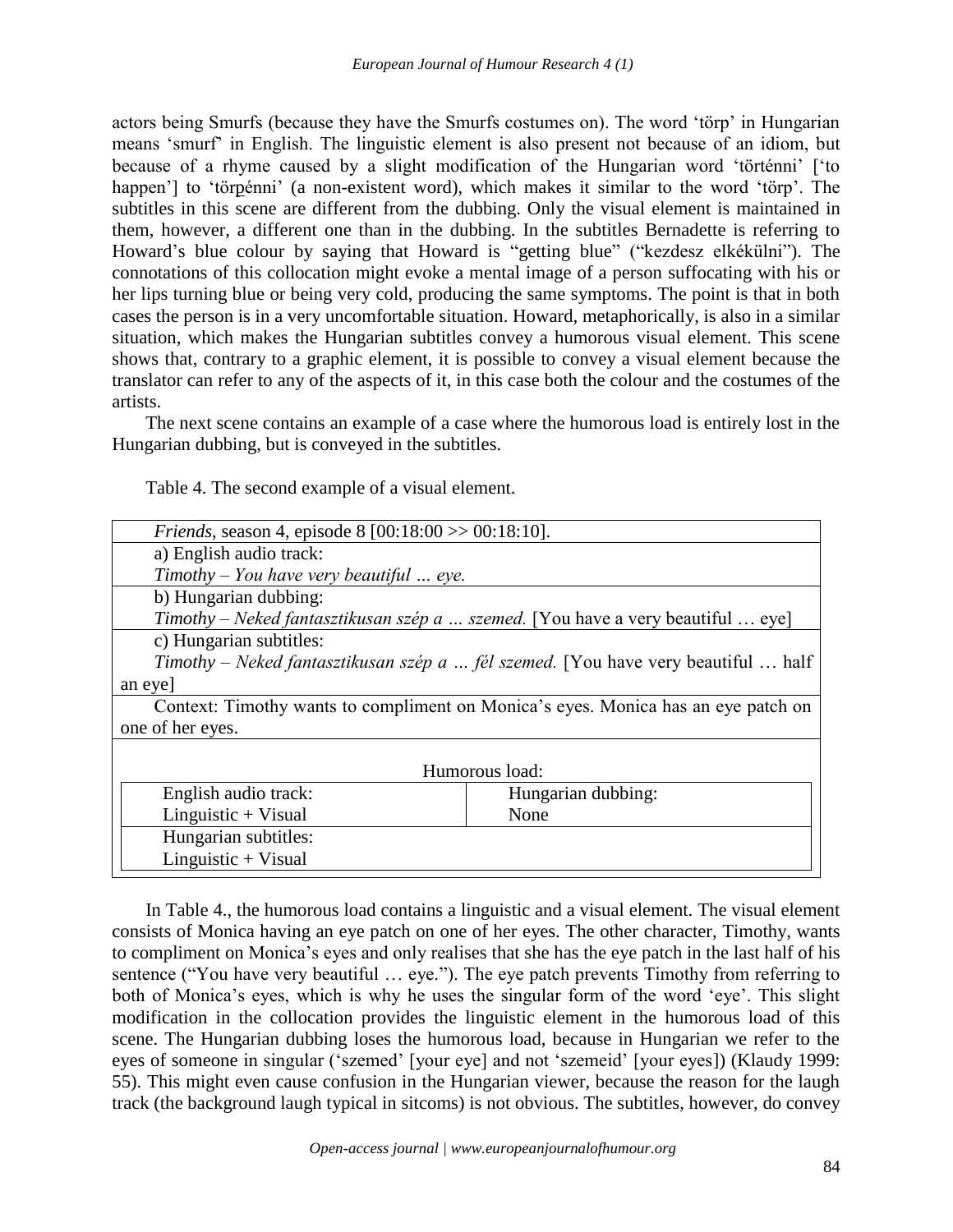the humorous load by adding an extra word before 'szemed', which is the word 'fél' [half]. In Hungarian, when we refer to a single body part, we usually use this word (e.g. 'féllábú kalóz' [one-legged pirate]). The reason why this solution could not have been used in dubbing is the fact that the word 'eye' is monosyllabic and the phrase 'fél szemed' contains three syllables. The lip movement synchronisation constraint would not allow two extra syllables in the Hungarian dubbing. This scene is an example of a situation where the humorous load could only have been conveyed in the subtitles, but not in dubbing.

The following humorous scene is an example of differences between the Hungarian dubbing and subtitling where the humorous load in the case of dubbing is conveyed but at the same time converted.

Table 5. Example of the change of the type of humorous element.

| <i>Friends</i> , season 9, episode 23 [00:02:40 $>$ 00:02:50].                         |                              |  |
|----------------------------------------------------------------------------------------|------------------------------|--|
| a) English audio track:                                                                |                              |  |
| Ross - Dear Sarah. I dig you. Dr. Ross Geller.                                         |                              |  |
| b) Hungarian dubbing:                                                                  |                              |  |
| Ross - Kedves Sarah-nak. Sok dinóval. Dr. Ross Geller. [Dear Sarah. With lots of       |                              |  |
| dinosaurs.                                                                             |                              |  |
| c) Hungarian subtitles:                                                                |                              |  |
| Ross – Drága Sarah. Maga egy csinos kis lelet. Dr. Ross Geller. [Dear Sarah. You are a |                              |  |
| nice little fossil.                                                                    |                              |  |
| Context: On a conference organised for paleontologists, a fan wants to ask for an      |                              |  |
| autograph from Ross (who is a paleontologist himself).                                 |                              |  |
|                                                                                        |                              |  |
| Humorous load:                                                                         |                              |  |
| English audio track:                                                                   | Hungarian dubbing:           |  |
| $Commuty-Institutions + Community-$                                                    | $Commuty-Sense + Linguistic$ |  |
| Sense                                                                                  |                              |  |
| Hungarian subtitles:                                                                   |                              |  |
| $Commuty-Sense + Community-Institutions$                                               |                              |  |
|                                                                                        |                              |  |

The humorous load in the example above is generated by two elements: community-andinstitutions and community-sense-of-humour. The community-and-institutions element is created by the use of the slang phrase 'I dig you' which means 'I really like you'. The word 'dig' in this context (paleontological conference) has an extra meaning ('digging up fossils') which in turn provides a community-sense-of-humour element only the community of paleontologists can fully appreciate. With regard to Hungarian dubbing, despite present, the community-sense-of-humour element is modified and the community-and-institutions element is exchanged with a linguistic one. The phrase "Sok dínóval" [with lots of dinosaurs] is the altered version of 'sok szeretettel' [with lots of love] where the word 'dínó' [dinosaur] replaces the word 'dig' to maintain the community-sense-of-humour element. 'Sok szeretettel' [with lots of love] in Hungarian is a commonly used phrase for ending letters, especially postcards and is also used for ending autographs. This is the way the linguistic element is created in the phrase "Sok dínóval". In the Hungarian subtitles, however, both humorous elements of the original utterance are maintained. "Maga egy csinos kis lelet" [You are a nice little fossil] contains the word 'lelet' [fossil] to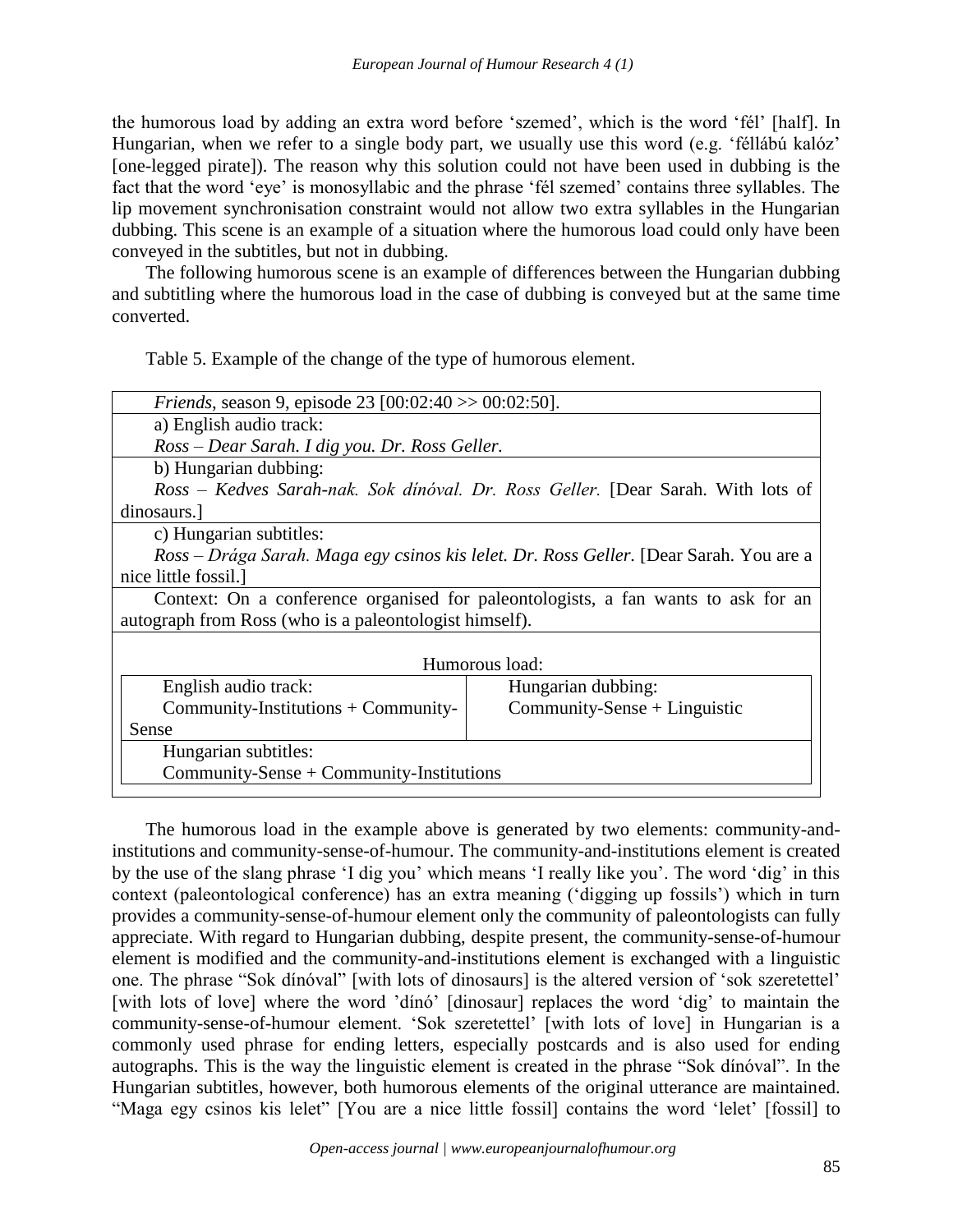convey the community-sense-of-humour and the phrase 'maga egy csinos kis…' which combined with the word 'lelet' [fossil] mediates the community-and-institutions element, since in this context it functions as slang. Although the humorous load of the utterance in the subtitles is closer to the original than the one in the dubbing, the lip movement constraints do not allow it to be used in the latter. This example shows that despite the constraints of dubbing, by modifying the elements of the humorous load of the original utterance, it is possible to convey the humour. It also shows that the constraints of subtitles allow more flexibility than the constraints of dubbing.

The scene in Table 6. contains a situation where the inevitable loss of one of the humorous elements is compensated by using a different semantic meaning of the same element. The constraint of translating this particular humorous situation does not derive from the features of dubbing; however, it includes an interesting translational solution which might be useful in situations where the translator is restricted because of the lip movements of the characters.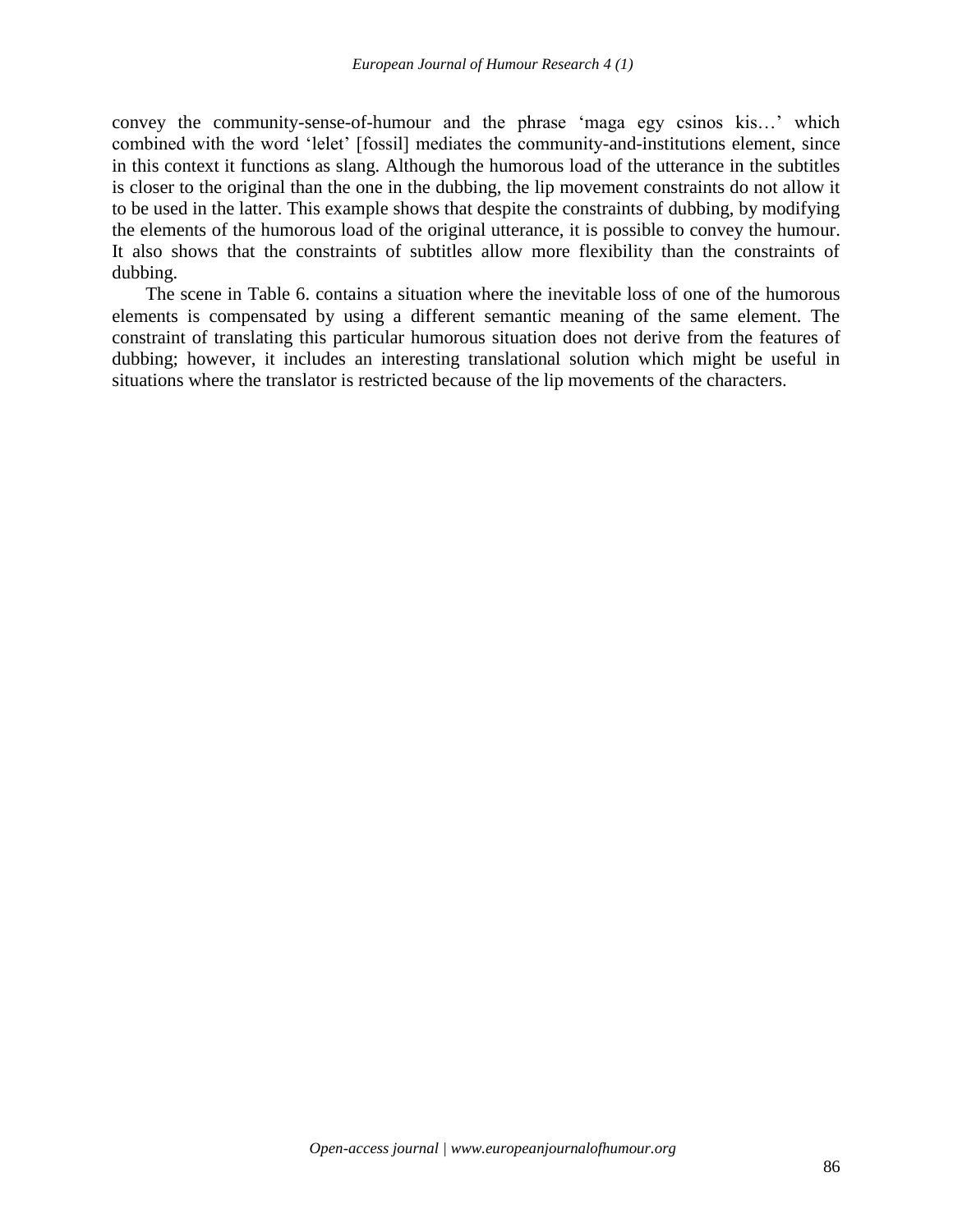Table 6. Example of the compensation for the loss of a humorous element.

| <i>Friends</i> , season 9, episode 3 $[00:10:10 \gg 00:10:35]$ .                         |                                                                                        |  |  |
|------------------------------------------------------------------------------------------|----------------------------------------------------------------------------------------|--|--|
| a) English audio track:                                                                  |                                                                                        |  |  |
| $Monica - What$ are you doing?                                                           |                                                                                        |  |  |
| Chandler – Looking for restaurant jobs for you in Tulsa.                                 |                                                                                        |  |  |
| Monica $-Aw$ , that's so sweet. Did you find anything?                                   |                                                                                        |  |  |
| Chandler - Slim Pickins.                                                                 |                                                                                        |  |  |
| Monica - Hmm. Nothing, huh?                                                              |                                                                                        |  |  |
| Chandler - No. Slim Pickins. It's a barbecue joint.                                      |                                                                                        |  |  |
|                                                                                          |                                                                                        |  |  |
| Monica – "Slim Pickins"? That is so cheesy.                                              |                                                                                        |  |  |
| Chandler – Well, So Cheesy also has an opening.                                          |                                                                                        |  |  |
| b) Hungarian dubbing:                                                                    |                                                                                        |  |  |
| $Monica - Mit csinálsz?$ [What are you doing?]                                           |                                                                                        |  |  |
| Chandler – Hát Állást keresek neked Tulsában. [I'm looking for jobs for you in           |                                                                                        |  |  |
| Tulsa.]                                                                                  |                                                                                        |  |  |
| Monica – Oh, de cuki vagy. Találtál valamit? [Aw, you're so sweet. Did you find          |                                                                                        |  |  |
| anything?]                                                                               |                                                                                        |  |  |
| Chandler – Sovány moslék. [Light Pigswill]                                               |                                                                                        |  |  |
| Monica – Hmm. Szóval semmi? [Hmm. So nothing, right?]                                    |                                                                                        |  |  |
|                                                                                          | Chandler – Nem. A Sovány moslék egy barbecue-büfé. [No. Light Pigswill is a            |  |  |
| barbeque joint.]                                                                         |                                                                                        |  |  |
|                                                                                          |                                                                                        |  |  |
|                                                                                          | Monica - "Sovány moslék"? Fincsi hely lehet. ["Light Pigswill"? It must be a delicious |  |  |
| place.]                                                                                  |                                                                                        |  |  |
| Chandler – Nem. A Fincsi az most nyílik. [No. Delicious has an opening now.]             |                                                                                        |  |  |
| c) Hungarian subtitles:                                                                  |                                                                                        |  |  |
| The same as the dubbing.                                                                 |                                                                                        |  |  |
| Context: Chandler is sitting at the table looking at his laptop. Monica arrives home and |                                                                                        |  |  |
| the dialogue starts.                                                                     |                                                                                        |  |  |
|                                                                                          |                                                                                        |  |  |
| Humorous load:                                                                           |                                                                                        |  |  |
| English audio track:                                                                     | Hungarian dubbing:                                                                     |  |  |
| $Commuty-Institutions + Linguistic$                                                      | Linguistic + Non-Marked                                                                |  |  |
| Hungarian subtitles:                                                                     |                                                                                        |  |  |
| Linguistic + Non-Marked                                                                  |                                                                                        |  |  |

The humorous load in the scene above is generated by the combination of a community-andinstitutions and a linguistic element. The former contains the idiomatic meaning of 'slim pickins' and 'cheesy' while the latter is realised by using these two phrases as names for restaurants. The first time Chandler uses the phrase 'slim pickins', it is his answer to Monica's question about job offers in Tulsa. 'Slim pickin(g)s' has the idiomatic meaning of 'very few, almost no choices'. Because of the context, Monica interprets Chandler's answer as 'basically no jobs in Tulsa'.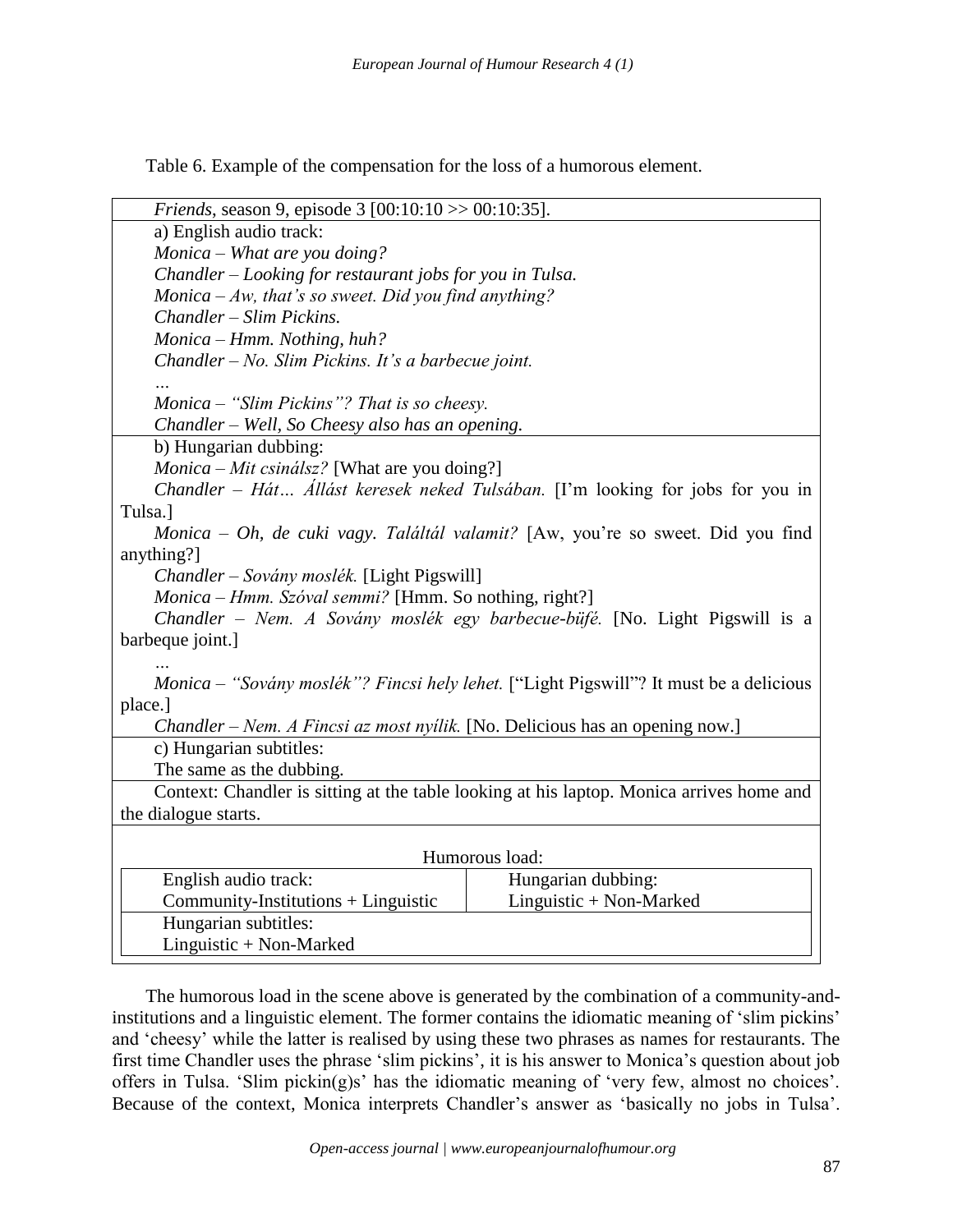Chandler then tells her that "Slim Pickins" is actually the name of a restaurant which has a job offer. Monica then characterises the selection of "Slim Pickins" as a name for a restaurant as "so cheesy" (the phrase 'so cheesy' also has an idiomatic meaning of 'inauthentic'). Then Chandler tells Monica that "So Cheesy" is the name of another restaurant (probably meaning 'so cheeselike' or 'so tasty'). The humorous load is generated by Monica's using the idiomatic and Chandler's using the lexical meanings of the phrases. In the Hungarian version "Slim Pickins" is translated as "Sovány moslék" [Light Pigswill] which as a phrase does not have an idiomatic meaning; however, the constituent words 'sovány' [light] and 'moslék' [pigswill] do create a humorous load, since the purpose of pigswill is to fatten up the pig, hence a light version of pigswill would make no sense. "Cheesy" in the Hungarian version is translated as "fincsi" [delicious] and Monica uses it not to describe the name-selection of Slim Pickins, but to describe the restaurant itself. The humorous load in the Hungarian version is created by the conflicting associations of mental images which the words 'moslék' [pigswill] and 'fincsi' [delicious] evoke. This way the missing idiomatic meanings (community-and-institutions element) from the Hungarian version are compensated with the careful and creative selection of words (non-marked element). $^{2}$ 

The next scene contains an example of the loss of the humorous load, which in the English version is generated by a linguistic element, specifically by using rhymes.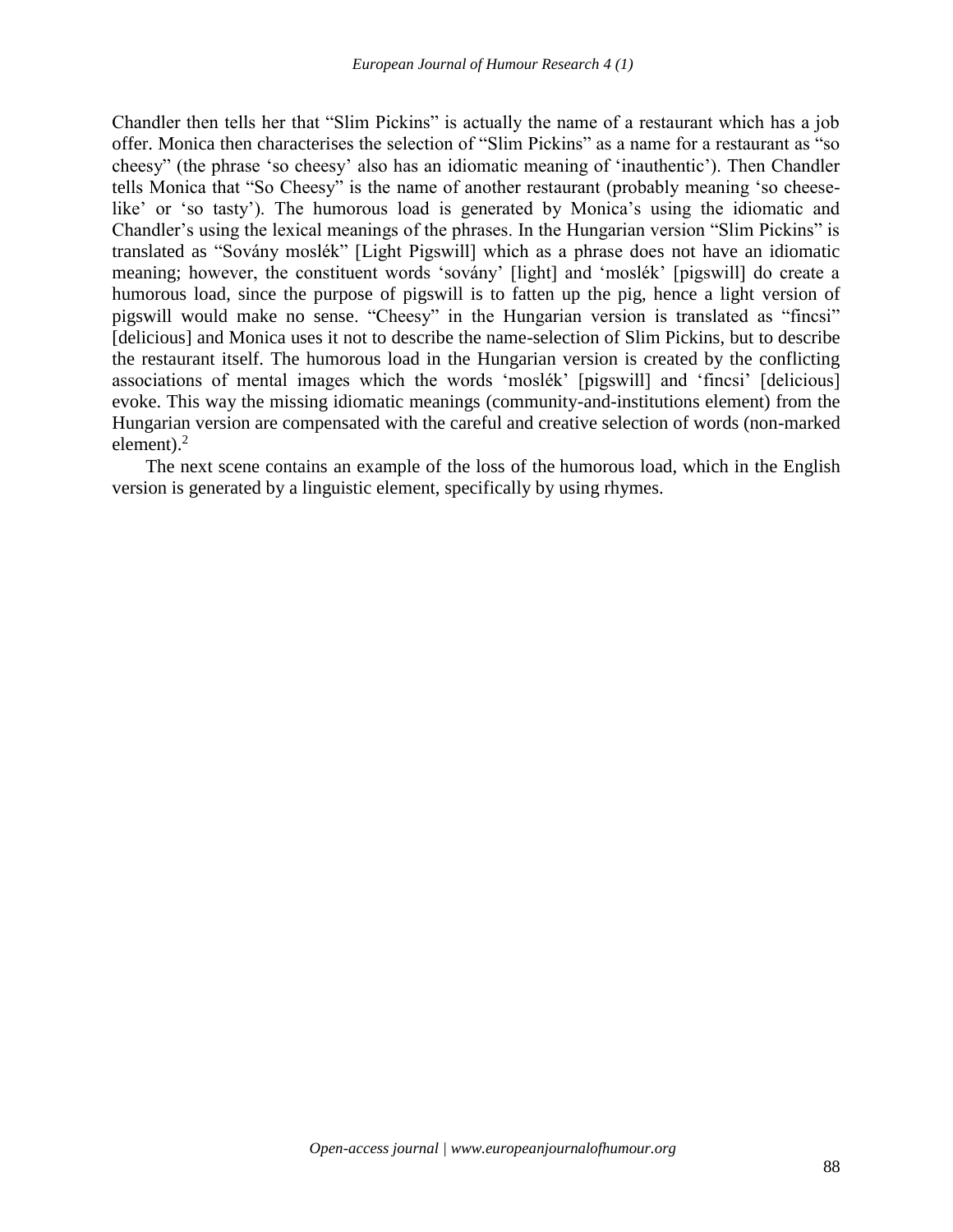Table 7. Example of the loss of a humorous element.

| <i>The Big Bang Theory</i> , season 6, episode 5 $[00:16:06 \gg 00:16:11]$ .            |                                                                                          |  |
|-----------------------------------------------------------------------------------------|------------------------------------------------------------------------------------------|--|
| a) English audio track:                                                                 |                                                                                          |  |
| Amy - Professor Tupperman is dead. And that makes us?                                   |                                                                                          |  |
| Sheldon - Sad.                                                                          |                                                                                          |  |
| $Amy$ – The fact that there are so many people here tonight doesn't make us cranky and  |                                                                                          |  |
| claustrophobic. It makes us?                                                            |                                                                                          |  |
| $Sheldon-Glad.$                                                                         |                                                                                          |  |
| Amy – Giving Mrs Davies the box set of Roots was?                                       |                                                                                          |  |
| $Sheldon-Bad.$                                                                          |                                                                                          |  |
| b) Hungarian dubbing:                                                                   |                                                                                          |  |
|                                                                                         | Amy –Tupperman professzor meghalt és ez nekünk? [Professor Tupperman died. Now           |  |
| we feel?]                                                                               |                                                                                          |  |
| <i>Sheldon – Fáj.</i> [It hurts.]                                                       |                                                                                          |  |
| Amy – Az, hogy ilyen sokan eljöttek, nem idegesítő és klausztrofób érzés, hanem         |                                                                                          |  |
|                                                                                         | nagyon? [The fact that so many people came doesn't make us cranky and claustrophobic. It |  |
| makes us feel?]                                                                         |                                                                                          |  |
| Sheldon $-J$ ó. [Good.]                                                                 |                                                                                          |  |
| Amy – Misiss Davies-nek Gyökerek DVD-t ajándékozni? [Giving Mrs Davies the Roots        |                                                                                          |  |
| DVD was?]                                                                               |                                                                                          |  |
| $Sheldon - Rossz.$ [Bad.]                                                               |                                                                                          |  |
| c) Hungarian subtitles:                                                                 |                                                                                          |  |
| The same as the dubbing.                                                                |                                                                                          |  |
| Context: Amy wants to rehearse the emotional responses of Sheldon (who is struggling    |                                                                                          |  |
| with empathy) before going inside the hall where people gathered to honour the life and |                                                                                          |  |
| work of Professor Tupperman.                                                            |                                                                                          |  |
|                                                                                         |                                                                                          |  |
| Humorous load:                                                                          |                                                                                          |  |
| English audio track:                                                                    | Hungarian dubbing:                                                                       |  |
| Linguistic                                                                              | None                                                                                     |  |
| Hungarian subtitles:                                                                    |                                                                                          |  |
| None                                                                                    |                                                                                          |  |

The humorous load in this example is created by a simple a-a-a rhyme scheme with the words 'sad', 'glad' and 'bad'. In the Hungarian dubbing and subtitles there is a lack of rhyming words, since the three Hungarian words used are 'fáj' [it hurts], 'jó' [good], and 'rossz' [bad]. The reason for not using rhyming words in the dubbing might be due to one of its constraints, specifically, the lip movement synchronisation. All three English words are monosyllabic and in all cases the lip movement of the character is visible, which means that the Hungarian words must also be monosyllabic. The translator probably was not able to find three monosyllabic Hungarian rhyming words with similar meanings to fit in this context. However, the reason for not selecting three rhyming words for the subtitles is unknown. The subtitles do not require the words to be monosyllabic, so for example the words 'fájó' [it is aching], 'jó' [good], and 'nem jó' [not good] might have been used to convey the humorous load of the original utterance.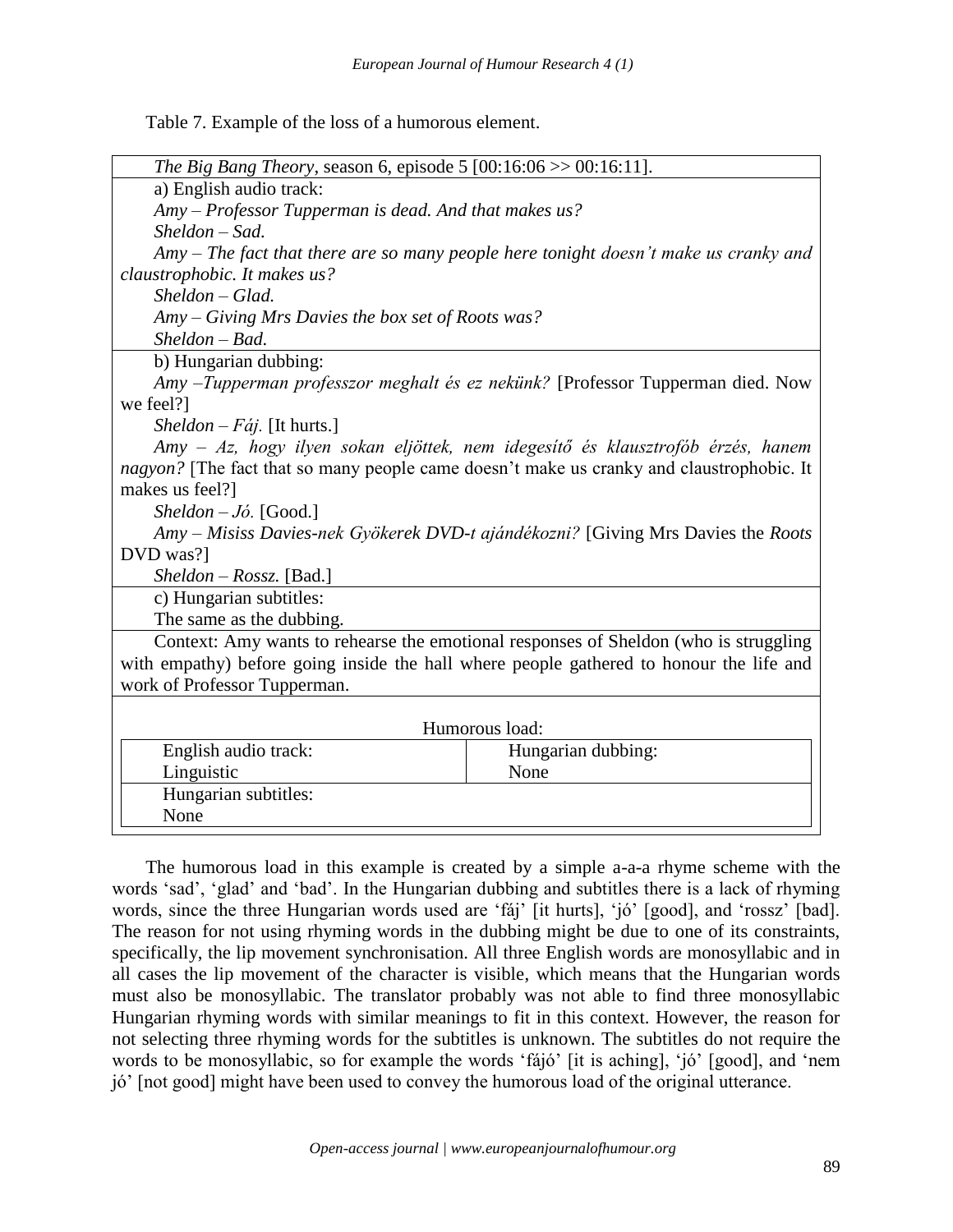# **5. Results**

While the limited number of the analysed humorous scenes (25) does not allow us to form reliable generalisations, a summary of the changes in the humorous load of the scenes in the target language versions might be useful in forming hypotheses about the translation of humour in AVT, especially in two of its modes: dubbing and subtitling. The analysis showed that there are different situations which can serve as the basis for forming categories of the problems of humour translation in audiovisual media:

1) Constraints caused by the lip movement synchronisation – it is important to mention that in most of these cases the humorous load was lost or greatly reduced in dubbing while it was possible to convey the same humorous load in the subtitles.

2) Constraints caused by a graphic element (e.g. verbally coded message) – in these cases it was impossible to convey the humorous load in both dubbing and subtitling, since the video track could not be modified.

3) Constraints caused by a visual element – both in dubbing and subtitling it is much more likely for the humorous load to be conveyed because the target language audience can perceive the visual elements in the same way as the source language audience, since it is not verbally, but visually coded.

A fourth situation was also detected, but since it is rather a technique for dealing with possible problems of humour translation in AVT, I will mention it separately from the three aforementioned situations connected to the constraints of certain modes of AVT. In some cases the type of one or more humorous elements was changed because of the nature of the target language and/or the constraints of the mode of AVT, but at the same time the humorous load was conveyed. From a different perspective one can think of it as losing one or more humorous elements of the original utterance but also creating new ones (usually in the same number) in the target language.

The analysis also pointed out questions relating to methodology, of which the one connected to the degree of the humorous load is the most important. In this analysis the degree of the humorous load was determined by the number of humorous elements in it. The humorous load is conveyed (maintained), reduced, lost, or increased based on the comparison of the number of humorous elements in the original scene and its dubbed and subtitled versions (e.g. if the number of the humorous elements match, the humorous load is conveyed; if the number of the humorous elements in the dubbing is less than in the original version, the humorous load in the dubbing is reduced, etc.). However, even if the number of the humorous elements is the same, the type of the elements can differ (e.g. a linguistic humorous element becomes a non-marked element as in Table 6.), which makes it difficult to compare with the original, since different types of humorous elements might evoke different degrees of humorous effect. Another issue relates to the differences of the humorous load in dubbing and in subtitles, especially in countries where dubbing is preferred over subtitling. Even though this problem focuses on a special case, determining the humorous load in a certain scene for these audiences might not be a reliable way of analysing and comparing the humorous effect (e.g. while reading the subtitles the audience might miss the visual element of the scene because they are not used to reading subtitles). A connection might be drawn between this problem and the constraints of subtitling, specifically the minimal visibility time per subtitle.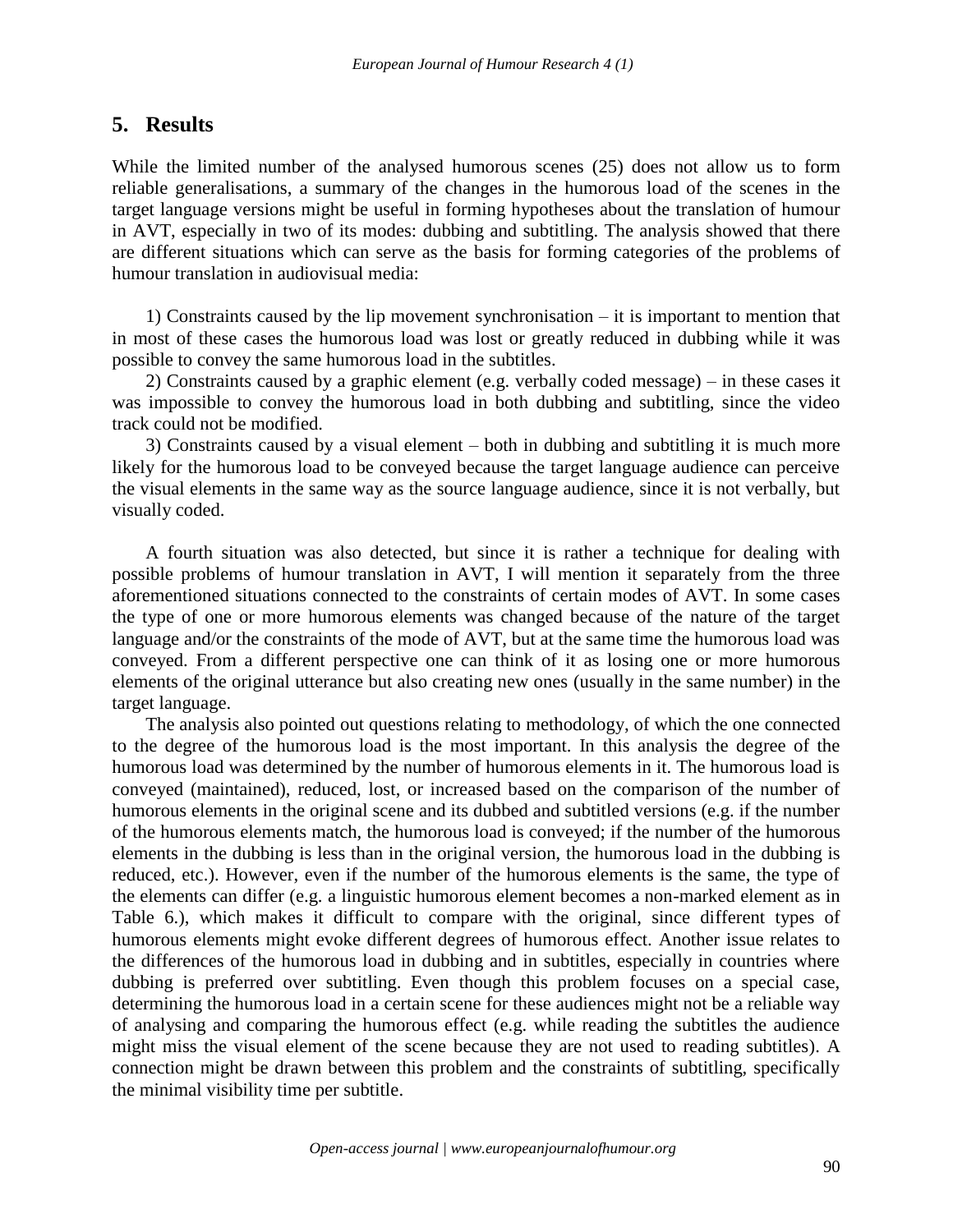# **6. Conclusion**

Translating humour often opposes the translator with problems rooted in the very nature of humour translation. Generally, these problems are caused by (1) differences in the source and target language and/or culture, and (2) the "untranslatability" of the language and/or culturespecific items. In the case of audiovisual translation, the number of problems is increased simply because of the characteristics of this type of translation. In the process of dubbing, even if the translator has a perfect translation for a humorous situation, he/she might not be able to apply it. Most of the times this happens because of lip movement synchronisation. Of course, this is true for non-humorous situations as well, however, in these cases the number of alternative options makes it less difficult to produce a usable translation (even in the case of dubbing there are more ways of translating a non-humorous utterance than a humorous one). In the case of subtitling, despite the great number of constraints (e.g. maximum number of characters to be displayed in one subtitle), it is more likely that the translator can find a usable translation of the original utterance while conveying the same amount of humorous load. This article deals with the analysis and comparison of humorous scenes in their original English and Hungarian dubbed and subtitled versions. The humorous scenes are collected from different episodes of two famous American television sitcoms, *Friends* and *The Big Bang Theory*. The results indicate a tendency for a number of different situations which might be used to form categories of problems of humour translation caused specifically by certain features of audiovisual translation (e.g. constraints of dubbing and subtitling). The analysis also pointed to a number of questions connected to the methodology used for analysing the humorous load in the humorous scenes. Considering these questions, improving the method for analysing humour in AVT, and expanding the corpus might strengthen the results of a similar analysis, and at the same time it might reveal previously unknown features of humour translation in audiovisual media.

### **Notes**

<sup>1</sup> This article is an extended version of "The constraints of translating humor in audiovisual media" (Zolczer 2014), presenting new findings on the topic of humor translation in audiovisual media, especially considering translating humour with subtitles.

<sup>2</sup> In both dubbing and subtitles, the English sentence "Delicious has an opening now" is translated literally to "A Fincsi az most nyílik" [Delicious is opening at the moment (it is a new place)], thus ignoring the idiomatic meaning of 'to have an opening', which means to have a position for a job.

### **References**

Antonini, R. (2005). 'The perception of subtitled humour in Italy: An empirical study', in Chiaro, D. (ed.), *HUMOR: International Journal of Humor Research,* Special Issue *Humor and Translation*, 18 (2), pp. 209–225.

Bartolomé, A. I. H. & Cabrera, G. M. (2005). 'New trends in audiovisual translation: The latest challenging modes'. *Miscelánea: A Journal of English and American Studies* 31, pp. 89–104.